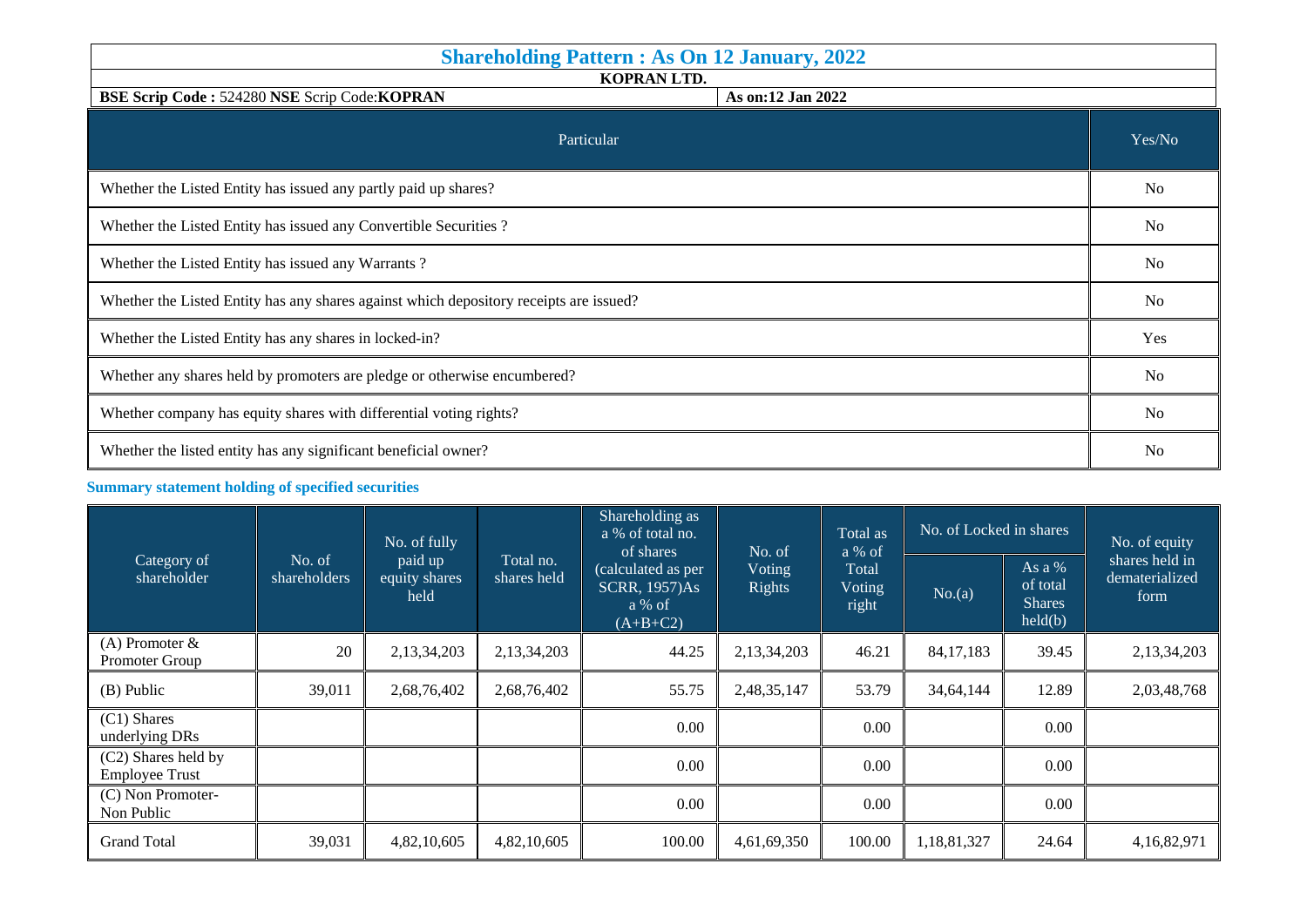| Statement showing shareholding pattern of the Promoter and Promoter Group |                   |                |                          |             |                                                              |                               |                                      |                                       |  |  |
|---------------------------------------------------------------------------|-------------------|----------------|--------------------------|-------------|--------------------------------------------------------------|-------------------------------|--------------------------------------|---------------------------------------|--|--|
| Category of                                                               | Entity            | Nos. of        | No. of fully paid        | Total nos.  | Shareholding as a % of total<br>no. of shares (calculated as | Number of Locked in<br>shares |                                      | Number of equity                      |  |  |
| shareholder                                                               | Type              | shareholders   | up equity shares<br>held | shares held | per SCRR, 1957)As a % of<br>$(A+B+C2)$                       | No.(a)                        | As a % of<br>total Shares<br>held(b) | shares held in<br>dematerialized form |  |  |
| A1) Indian                                                                |                   |                |                          |             | 0.00                                                         |                               | 0.00                                 |                                       |  |  |
| <b>Individuals/Hindu</b><br>undivided Family                              |                   | 12             | 54,81,410                | 54,81,410   | 11.37                                                        |                               | 0.00                                 | 54,81,410                             |  |  |
| Rajendra Somani                                                           | Promoter<br>Group | -1             | 23, 24, 250              | 23,24,250   | 4.82                                                         |                               | 0.00                                 | 23,24,250                             |  |  |
| Susheel Somani                                                            | Promoter          | -1             | 8,71,900                 | 8,71,900    | 1.81                                                         |                               | 0.00                                 | 8,71,900                              |  |  |
| Hridai Shusheel<br>Somani                                                 | Promoter<br>Group | $\mathbf{1}$   | 1,16,900                 | 1,16,900    | 0.24                                                         |                               | 0.00                                 | 1,16,900                              |  |  |
| Mridula Somani                                                            | Promoter<br>Group |                | 2,28,900                 | 2,28,900    | 0.47                                                         |                               | 0.00                                 | 2,28,900                              |  |  |
| Surendra Somani                                                           | Promoter          | $\mathbf{1}$   | 5,03,075                 | 5,03,075    | 1.04                                                         |                               | 0.00                                 | 5,03,075                              |  |  |
| Jaya Somani                                                               | Promoter<br>Group | $\overline{1}$ | 2,58,500                 | 2,58,500    | 0.54                                                         |                               | 0.00                                 | 2,58,500                              |  |  |
| Adarsh Somani                                                             | Promoter          | $\mathbf{1}$   | 1,81,250                 | 1,81,250    | 0.38                                                         |                               | 0.00                                 | 1,81,250                              |  |  |
| Suhrid Somani                                                             | Promoter<br>Group | $\overline{1}$ | 93,300                   | 93,300      | 0.19                                                         |                               | 0.00                                 | 93,300                                |  |  |
| Vandana Somani                                                            | Promoter<br>Group |                | 3,25,200                 | 3,25,200    | 0.67                                                         |                               | 0.00                                 | 3,25,200                              |  |  |
| Somani Kumkum                                                             | Promoter<br>Group | -1             | 35,635                   | 35,635      | 0.07                                                         |                               | 0.00                                 | 35,635                                |  |  |
| Varun Somani                                                              | Promoter          |                | 2,72,500                 | 2,72,500    | 0.57                                                         |                               | 0.00                                 | 2,72,500                              |  |  |
| Nupur Somani                                                              | Promoter<br>Group | -1             | 2,70,000                 | 2,70,000    | 0.56                                                         |                               | 0.00                                 | 2,70,000                              |  |  |
| Any Other (specify)                                                       |                   | $8\,$          | 1,58,52,793              | 1,58,52,793 | 32.88                                                        | 84, 17, 183                   | 53.10                                | 1,58,52,793                           |  |  |
| Debonair Publication<br>Pvt. Ltd.                                         | Promoter<br>Group | 1              | 1,000                    | 1,000       | 0.00                                                         |                               | 0.00                                 | 1,000                                 |  |  |
| G.Claridge &<br>Company Limited                                           | Promoter<br>Group | 1              | 3,42,500                 | 3,42,500    | 0.71                                                         |                               | $0.00\,$                             | 3,42,500                              |  |  |
| Oricon Enterprises Ltd.                                                   | Promoter<br>Group | 1              | 62, 17, 183              | 62, 17, 183 | 12.90                                                        | 62, 17, 183                   | 100.00                               | 62, 17, 183                           |  |  |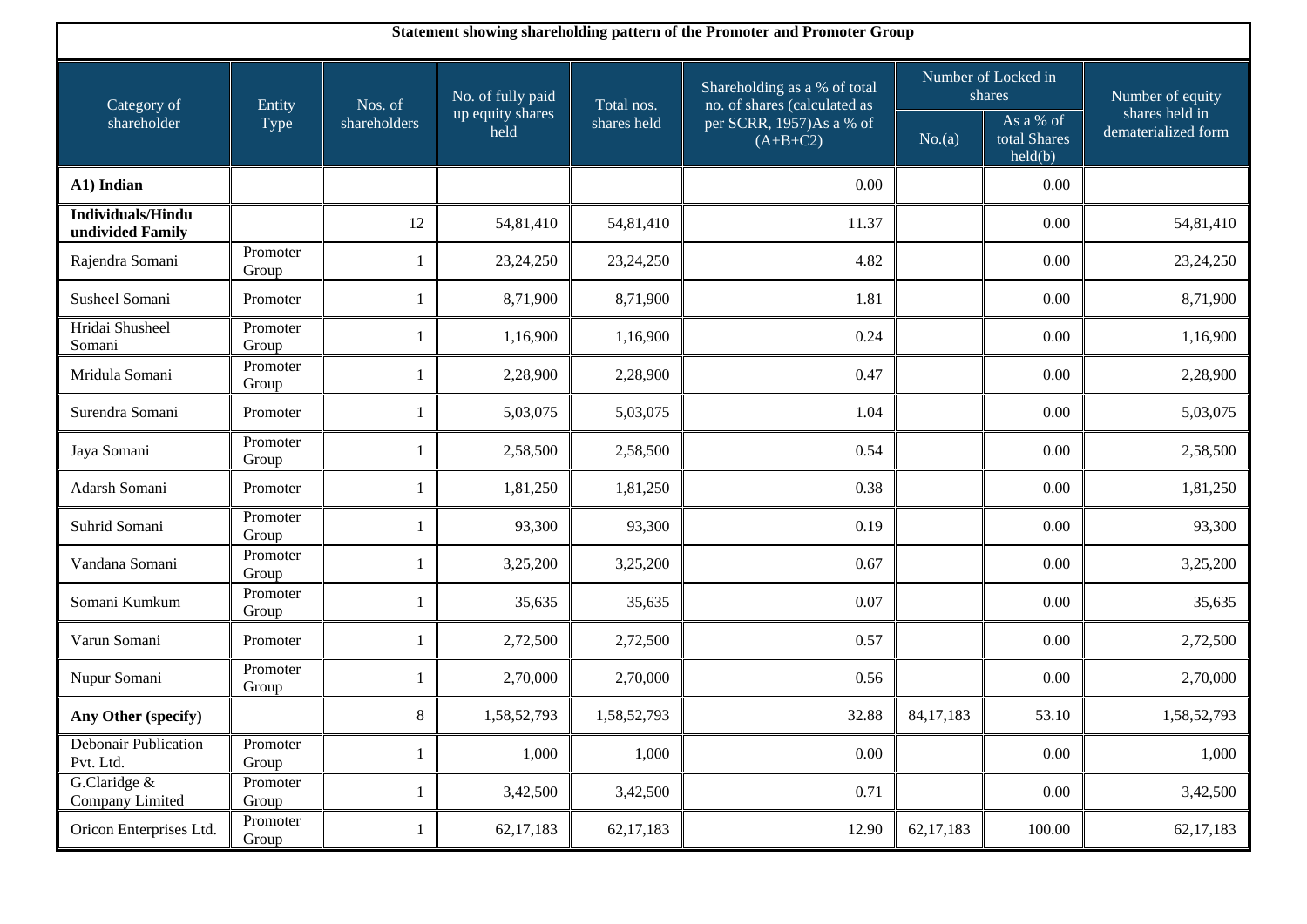| Parijat Shipping and<br>Finale Ltd. | Promoter<br>Group |    | 3,85,209    | 3,85,209    | 0.80  |             | 0.00   | 3,85,209    |
|-------------------------------------|-------------------|----|-------------|-------------|-------|-------------|--------|-------------|
| Kopran Lifestyle Ltd                | Promoter<br>Group |    | 3,950       | 3,950       | 0.01  |             | 0.00   | 3,950       |
| Sarvamangal<br>Mercantile Co.Ltd.   | Promoter<br>Group |    | 29,02,951   | 29,02,951   | 6.02  |             | 0.00   | 29,02,951   |
| Panorama Finvest<br>Pvt.Ltd.        | Promoter<br>Group |    | 38,00,000   | 38,00,000   | 7.88  |             | 0.00   | 38,00,000   |
| United Shippers ltd                 | Promoter<br>Group |    | 22,00,000   | 22,00,000   | 4.56  | 22,00,000   | 100.00 | 22,00,000   |
| <b>Sub Total A1</b>                 |                   | 20 | 2,13,34,203 | 2,13,34,203 | 44.25 | 84, 17, 183 | 39.45  | 2,13,34,203 |
| A2) Foreign                         |                   |    |             |             | 0.00  |             | 0.00   |             |
| $A=A1+A2$                           |                   | 20 | 2,13,34,203 | 2,13,34,203 | 44.25 | 84, 17, 183 | 39.45  | 2,13,34,203 |

## **Statement showing shareholding pattern of the Public shareholder**

| Category & Name of the<br>Shareholders         | No. of<br>shareholder | No. of fully<br>paid up<br>equity shares<br>held | Total no.<br>shares held | Shareholding %<br>calculated as per<br>SCRR, 1957 As a<br>% of $(A+B+C2)$ | No. of<br><b>Voting</b><br><b>Rights</b> | Total as a<br>$%$ of<br>Total<br><b>Voting</b><br>right | No. of Locked in shares |                                                | No. of equity shares<br>held in           |
|------------------------------------------------|-----------------------|--------------------------------------------------|--------------------------|---------------------------------------------------------------------------|------------------------------------------|---------------------------------------------------------|-------------------------|------------------------------------------------|-------------------------------------------|
|                                                |                       |                                                  |                          |                                                                           |                                          |                                                         | No.(a)                  | As a % of<br>total<br><b>Shares</b><br>held(b) | dematerialized<br>form(Not<br>Applicable) |
| <b>B1)</b> Institutions                        | $\theta$              | $\mathbf{0}$                                     |                          | 0.00                                                                      |                                          | 0.00                                                    |                         | 0.00                                           |                                           |
| <b>Mutual Funds/</b>                           | 3                     | 500                                              | 500                      | 0.00                                                                      | 500                                      | 0.00                                                    |                         | 0.00                                           |                                           |
| <b>Foreign Portfolio</b><br><b>Investors</b>   | 8                     | 300959                                           | 3,00,959                 | 0.62                                                                      | 3,00,959                                 | 0.65                                                    |                         | 0.00                                           | 3,00,959                                  |
| <b>Financial Institutions/</b><br><b>Banks</b> | 4                     | 600                                              | 600                      | 0.00                                                                      | 600                                      | $0.00\,$                                                |                         | 0.00                                           | 300                                       |
| <b>Insurance Companies</b>                     |                       | 65900                                            | 65,900                   | 0.14                                                                      | 65,900                                   | 0.14                                                    |                         | 0.00                                           | 65,900                                    |
| Any Other (specify)                            | 3                     | 300                                              | 300                      | 0.00                                                                      | 300                                      | 0.00                                                    |                         | 0.00                                           |                                           |
| $\mathbf{FII}$                                 | 3                     | 300                                              | 300                      | 0.00                                                                      | 300                                      | 0.00                                                    |                         | 0.00                                           |                                           |
| <b>Sub Total B1</b>                            | 19                    | 368259                                           | 3,68,259                 | 0.76                                                                      | 3,68,259                                 | 0.80                                                    |                         | 0.00                                           | 3,67,159                                  |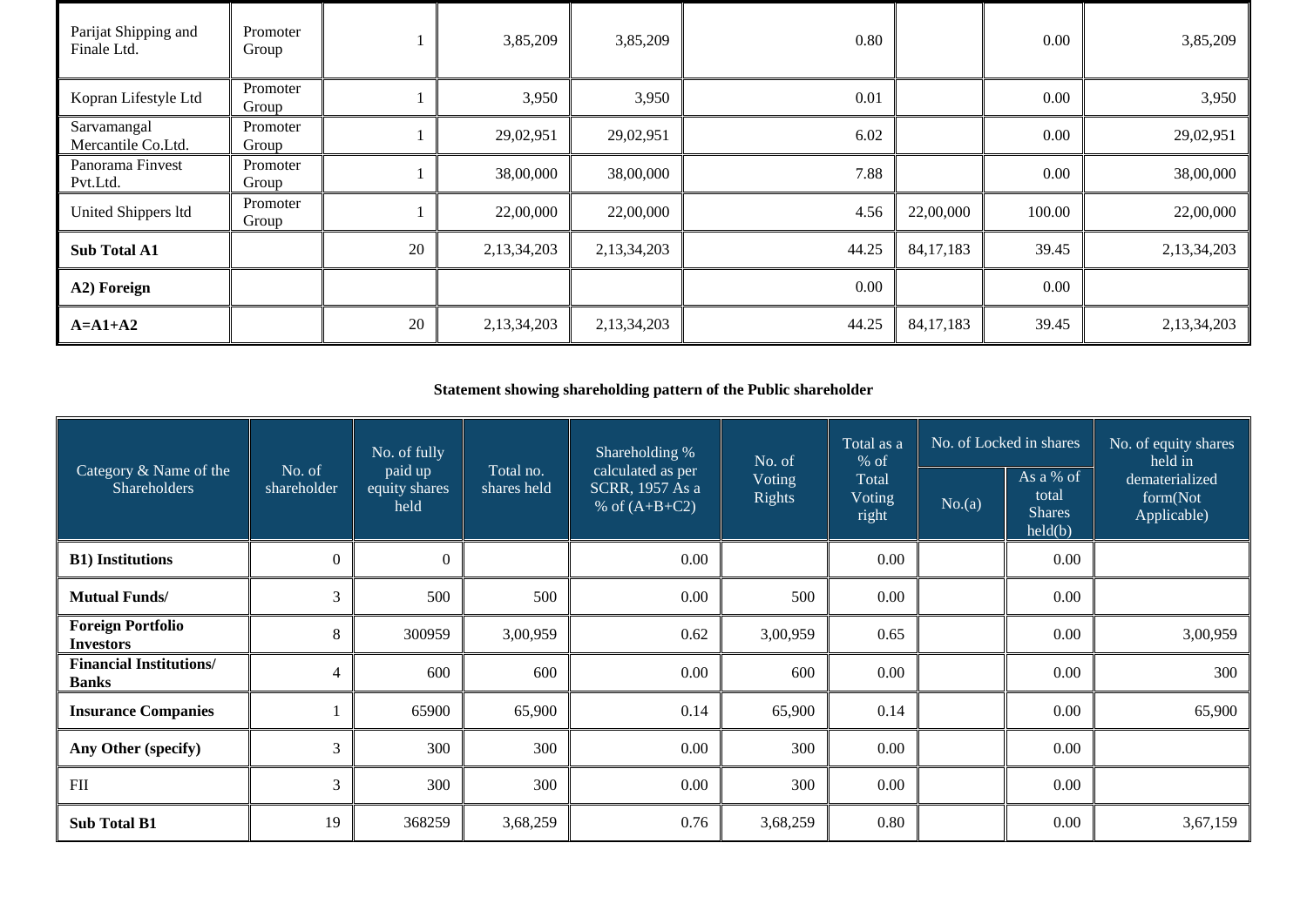| <b>B2)</b> Central<br><b>Government/State</b><br>Government(s)/<br><b>President of India</b> | $\Omega$ | $\boldsymbol{0}$ |             | 0.00  |             | 0.00     |           | 0.00     |             |
|----------------------------------------------------------------------------------------------|----------|------------------|-------------|-------|-------------|----------|-----------|----------|-------------|
| <b>B3)</b> Non-Institutions                                                                  | $\Omega$ | $\Omega$         |             | 0.00  |             | $0.00\,$ |           | 0.00     |             |
| <b>Individual share capital</b><br>upto Rs. 2 Lacs                                           | 37132    | 12679953         | 1,26,79,953 | 26.30 | 1,24,33,820 | 26.93    |           | 0.00     | 1,24,10,299 |
| <b>Individual share capital</b><br>in excess of Rs. 2 Lacs                                   | 88       | 6929926          | 69,29,926   | 14.37 | 51,34,804   | 11.12    | 26,64,144 | 38.44    | 6,92,996    |
| Any Other (specify)                                                                          | 1772     | 6898264          | 68,98,264   | 14.31 | 68,98,264   | 14.94    | 8,00,000  | 11.60    | 68,78,314   |
| <b>LAXMINARAYAN</b><br><b>VYAPAAR PLTD</b>                                                   |          | 822816           | 8,22,816    | 1.71  | 8,22,816    | 1.78     |           | 0.00     | 8,22,816    |
| <b>Bodies Corporate</b>                                                                      | 372      | 4483133          | 44,83,133   | 9.30  | 44,83,133   | 9.71     | 7,00,000  | 15.61    | 44,63,333   |
| <b>Clearing Members</b>                                                                      | 108      | 447514           | 4,47,514    | 0.93  | 4,47,514    | 0.97     |           | $0.00\,$ | 4,47,514    |
| <b>HUF</b>                                                                                   | 742      | 832079           | 8,32,079    | 1.73  | 8,32,079    | 1.80     |           | 0.00     | 8,32,079    |
| Non-Resident Indian<br>(NRI)                                                                 | 547      | 1133555          | 11,33,555   | 2.35  | 11,33,555   | 2.46     | 1,00,000  | 8.82     | 11,33,405   |
| <b>Trusts</b>                                                                                | 3        | 1983             | 1,983       | 0.00  | 1,983       | 0.00     |           | $0.00\,$ | 1,983       |
| Sub Total B3                                                                                 | 38992    | 26508143         | 2,65,08,143 | 54.98 | 2,44,66,888 | 52.99    | 34,64,144 | 13.07    | 1,99,81,609 |
| $B=B1+B2+B3$                                                                                 | 39011    | 26876402         | 2,68,76,402 | 55.75 | 2,48,35,147 | 53.79    | 34,64,144 | 12.89    | 2,03,48,768 |